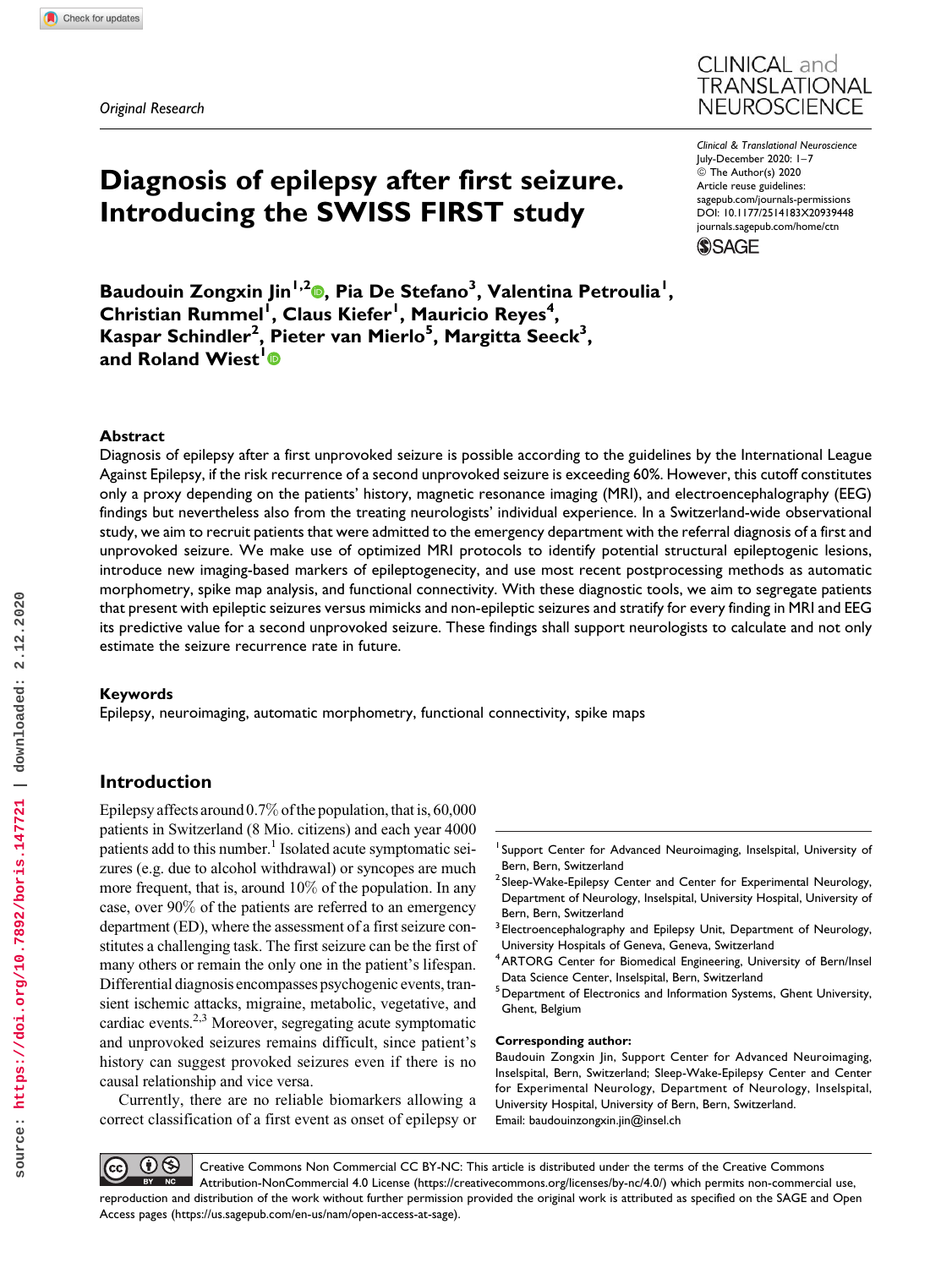as a non-epileptic event. In fact, while clinical history, electroencephalography (EEG), and neuroimaging are fundamental to achieve a correct diagnosis, not more than 50% are diagnosed appropriately.<sup>4</sup>

EEG is routinely interpreted by visual expert reading for the presence of epileptic discharges (describes transients distinguishable from background activity with a characteristic morphology typically, but neither exclusively nor invariably, found in interictal EEGs of people with epilepsy.<sup>5</sup> ) If present, an underlying epileptic disorder is very likely, which indicates a high positive predictive value. However, the specificity is very low, that is, absence of spikes does not indicate absence of epilepsy. Thus, alternative tools to determine or monitor epilepsy are warranted. The EEG can be described by physiological or pathological microstates (so-called spike maps), even in absence of visible spikes, $6$  as well as by functional brain connectivity derived from resting-state EEG without visible spikes, altered in patients with focal epilepsy.<sup>7</sup>

Routine magnetic resonance imaging (MRI) has a high sensitivity to identify structural epileptogenic lesions but not epileptogenicity.<sup>8</sup> Besides, MRI eventually detects lesions whose entity remains unclear or who are erroneously interpreted as possibly epileptogenic.<sup>9</sup> Modified and tailored epilepsy imaging protocols enable neuroradiologists to detect epileptogenic lesions more reliably.<sup>10</sup> Imaging postprocessing is capable to identify visually obscured morphometric abnormalities in patients with known disease (mostly temporal lobe epilepsy  $(TLE)$ ).<sup>11,12</sup> Experimental methods targeted to measure direct effects of electric currents on the magnetic field in the resting brain have been reported to underline the known diagnosis of epilepsy and correlated with the outcome after epilepsy surgery.<sup>13</sup> However, none of these studies investigated, whether there is a diagnostic yield after a first seizure, if diagnosis of epilepsy is not established. In a previous review focusing on peri-ictal changes in MRI, 96 publications were compared and summarized.

Perfusion and diffusion alterations were detected and reproduced in various anatomical regions, but the patient cohort was rather small for every finding, with none of them exceeding 69 patients.<sup>8</sup>

Since all of the methods mentioned above showed diagnostic significance in patients with chronic epilepsy, it is only reasonable to examine whether these methods can be an aid at the ED after a first seizure to diagnose and classify epilepsy. The guidelines $14$  propose to diagnose epilepsy even after only one seizure if risk recurrence exceeds 60%. <sup>15</sup> Risk stratification still relies on clinical experience, but there is no biomarker available for risk calculation.<sup>16</sup> With our multicenter Swiss study, we aim at identifying biomarkers in the routine EEG and MRI with newly developed algorithms, thus facilitating the clinical decision for or against a particular treatment or further examinations.

For optimal treatment, safety, and life quality of patients, diagnostic certainty is required, as well as

diagnostic tools that reliably identify epilepsy and potential underlying lesions.

In the SWISS FIRST trial, we will examine patients with MRI and EEG in the context of clinical data after a first probably unprovoked probable seizure, which could be the first sign of an epileptic disorder. Diagnosis of epilepsy after a first seizure remains challenging, because there are no biomarkers available that reliably support diagnosis of epilepsy versus any other non-epileptic event or acute symptomatic seizure.

We will implement new strategies of EEG and MRI acquisition and analysis at the first event. A follow-up of 2 years will determine if the forecast was correct. We will further stratify whether categorization of the underlying syndrome (epileptic, cardiac, psychogenic, and other) is possible after the first event. To our knowledge, this will be the first large prospective and observational study regarding first seizures and early-onset epilepsy taking into account high-quality standard EEG and MRI but also advanced algorithms.

### Study concept

Patients will be recruited starting November 2019 to November 2021 at the Inselspital Bern, Hôpitaux Universitaires de Genève, Universitätsspital Zürich, Universitätsspital Basel, Kantonsspital St.Gallen, Kantonsspital Aarau, and Ospedale Civico Lugano. Healthy controls will be recruited at the Inselspital Bern and in the Hôpitaux Universitaires de Genève. Patients and healthy controls signinformed consent that allows usage of clinical information, images, and follow-up consultations. All sites received approval by their respective cantonal ethics committee in accordance with the declaration of Helsinki. Clinical decision-making in diagnostics and therapy will be done independently from the study. Central quantitative data evaluation will be performed on pseudonymized data only.

### Population

Adult patients, who present themselves for the first time at the ED because of a possible epileptic seizure where an unprovoked epileptic seizure (idiopathic/unclear etiology, hereditary, remote symptomatic) has to be ruled out or ensured, who sign-informed consent, will be included in this study. In our study, population, therefore, also patients with unclear events will be included, where in further visits, a cardiac or psychogenic trigger for the event can possibly be found. EEG and MRI will be executed if possible the same day but no later than 7 days after the possible seizure. Exclusion criteria are as follows:

- history of unprovoked seizure/epilepsy,
- $\triangleright$  history of provoked seizure within the previous 4 weeks,
- $\triangleright$  preexisting anticonvulsive medication,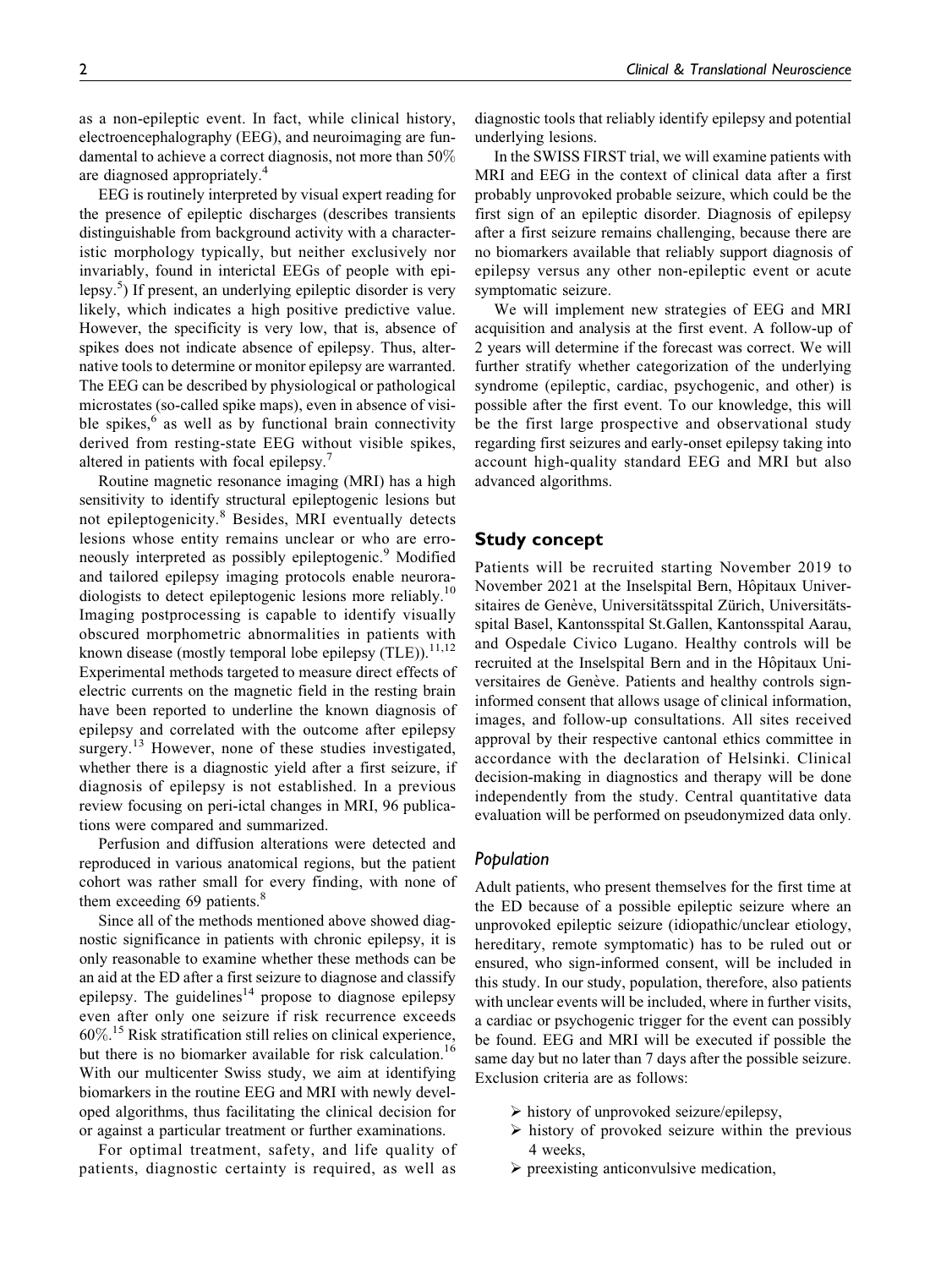- inability to perform MRI or EEG, and
- $\triangleright$  present alcohol dependency (ICD F10.1) and drug abuse.

If EEG suggests the presence of generalized epilepsy, which does not require MRI, it will be offered through the grant, to determine if our tools are capable to differentiate between focal and generalized epilepsy conditions.

Based on previous epidemiologic data, we expect to enroll 500–600 patients in total within 24 months.

Matched controls will be selected by the same criteria, adding only that they shall not have an underlying neurologic or psychiatric disease.

All data will be pseudoanonymized before postprocessing.

### Follow-ups

There will be no additional visits outside the clinical routine. It is the neurologist's decision, with which frequency patients have to be followed up, whether relapses occurred and whether antiepileptic treatment should be initiated or not. We will gather clinical information from the reports of every visit and register if recurrences occurred and if changes regarding treatment were made. When clinical information is not available after 2 years, we will contact the patient by telephone to enquire that information.

### Spike maps and microstates

EEGs, obtained as soon as possible after the first event, that is, within 24–72 h, will be evaluated in a first step conventionally and then quantitatively. We then will focus on the detailed analysis of microstates during resting EEG, analyze the resting states, and compare the results with the control group. Microstates are considered stable topographies on a subsecond temporal scale and have been used to describe the EEG in a number of pathologies. $17,18$  These basic EEG microstates represent quasi-stable topographies, which can be described by their frequency of occurrence, duration, or also their syntax. Interestingly, the basic microstates are quite resistant to anesthesia or sleep, which makes them a particular interesting marker of abnormal brain activity.<sup>19</sup>

We will construct a "spike map" using publicly available software like Cartool (brainmapping.unige.ch/cartool). Next to visual identification of the interictal epileptiform discharges (IEDs), we will use software to detect them in the EEG and construct the spike topography.<sup>20</sup> For EEGs without IEDs, in a second step, we aim to develop a library of possible foci (corresponding to 28 or more cortex areas), for which possible pathological microstates are simulated. This requires the use of advanced head models to estimate the spike morphology at the scalp level from sources within cortical areas. The EEGs are then screened if one or more of these pathological microstates

are present and point to an epileptogenic underlying process.

### Functional connectivity

From the resting EEG, we will extract the whole-braindirected functional connectome, first constructing a patient-specific head model, then parcelling the grey matter into 82 regions of interests (Figure 1). We will identify which anatomic structures show altered functional connectivity compared to healthy controls.

Directed functional connectivity (DFC) reveals the causal influence of one signal (coming from a distinct region) onto another signal/region within a dedicated network and among different networks. It determines directional relationships between activities of different brain regions and reflects short- and long-range interactions of complex dynamic subsystems that enable information flow through the human brain. DFC applied to brain sources, namely source space DFC, revealed, even in the absence of interictal spikes and seizures, significant connectivity differences in TLE compared to healthy controls based on source space DFC during resting state recorded with high-density  $EEG<sub>1</sub><sup>7</sup>$  suggesting that DFC measures could serve as a qualitative parameter to determine if the person suffers from underlying epilepsy or not and, therefore, if the first seizure needs to be treated or not.

### Advanced neuroimaging

All images will be screened for structural epileptogenic lesion and incidental findings using a dedicated epilepsy protocol following the guidelines of the International League Against Epilepsy. Diffusion and perfusion MRI is performed to identify potentially transient peri-ictal abnormalities and their lateralizing value. With the adaptations in MRI first seizure protocols, we intend to detect possibly all epileptogenic lesions.

Centralized reading of all data will be performed at the Support Center of Advanced Neuroimaging, Institute of Diagnostic and Interventional Neuroradiology at the University of Bern. The raters will be preinformed by patient history, clinical, and EEG findings and will adhere to a predefined definition of epileptogenic versus nonepileptogenic lesions by entity.<sup>21</sup>

### Automatic morphometry: Large-scale structural alterations and networks

Cortical and subcortical brain areas will be automatically parcellated using the T1 image and the freely available software FreeSurfer. It distinguishes grey matter, white matter, blood vessels, ventricles, and scull and measures volumes and other morphometric parameters such as cortical thickness, surface area, or curvature. These will be compared to their respective regional normative values,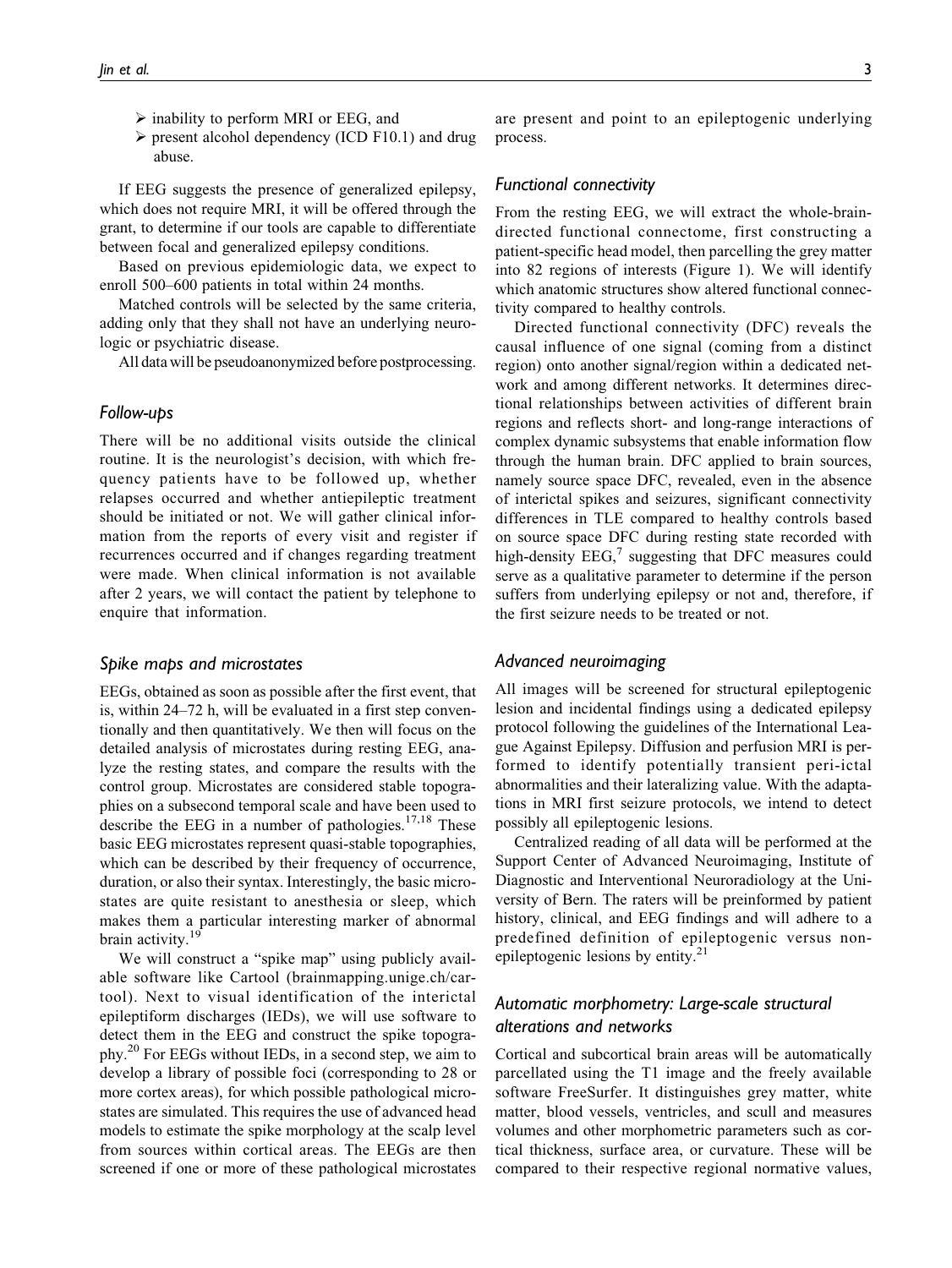

Figure 1. Pipeline to obtain EEG source connectivity. The EEG signals in sensor space are source imaged using a head model constructed based on a template- or patient-specific MRI. In the brain ROIs (82 ROIs), the neuronal activity is estimated over time and fed in the connectivity analysis to obtain the connectivity pattern in source space. EEG: electroencephalography; MRI: magnetic resonance imaging; ROIs: regions of interest.

correcting for age, sex, magnetic resonance (MR) scanner and MR sequence. A similar procedure was already performed in the ENIGMA study for epilepsy, which showed patterns of atrophy for every subtype of epilepsy.<sup>11</sup> Now we will investigate, whether these patterns of atrophy are already detectable earlier in the progress of disease, namely after the first seizure and if this pattern already allows a classification shortly after manifestation.

# Neuronal current imaging/phase-cycled stimulusinduced rotary saturation (NCI/pc-SIRS) in a population-wide cohort

A newly developed MR sequence (spin locking effects) will be applied to investigate non-hemodynamic field effects related to epileptic activity.<sup>22</sup> A first technical report of effects on magnetic field perturbations in a small series of patients that underwent presurgical phase II workup reported a hemispheric concordance in seven of eight patients.<sup>13</sup> We will investigate, whether this new sequence generates reproducible effects in patients after a first seizure and if these findings can support the diagnosis of epilepsy after the first seizure.

# Endpoints of the study: Seizure recurrence prediction and risk stratification

Two years after the first seizure, patients will be followed up and relapse(s) of the event will be ascertained. Clinical evaluation will serve as the ground truth. Information from advanced neuroimaging, spike maps, functional connectivity, automatic morphometry, and spin-locking effects will flow into an artificial intelligence algorithm that shall dichotomize the possible seizures into epileptic or not. Further, it shall determine the probability of seizure recurrence (Figure 2). Retrospectively, we expect to evaluate whether there were hints already available after the first seizure that would have suggested higher seizure recurrence probability and rank their diagnostic significance.

While it is known that the amount of training data in supervised learning influences the performance of the models, determining the exact amount of samples required to train a classifier is very difficult.<sup>23,24</sup> In addition, the effect size for morphometric differences in patients after a first seizure is yet unknown. However, the ENIGMA study<sup>11</sup> has found the largest morphometric difference between patients with unselected chronic epilepsy and matched healthy controls in the thalami. Using Cohen's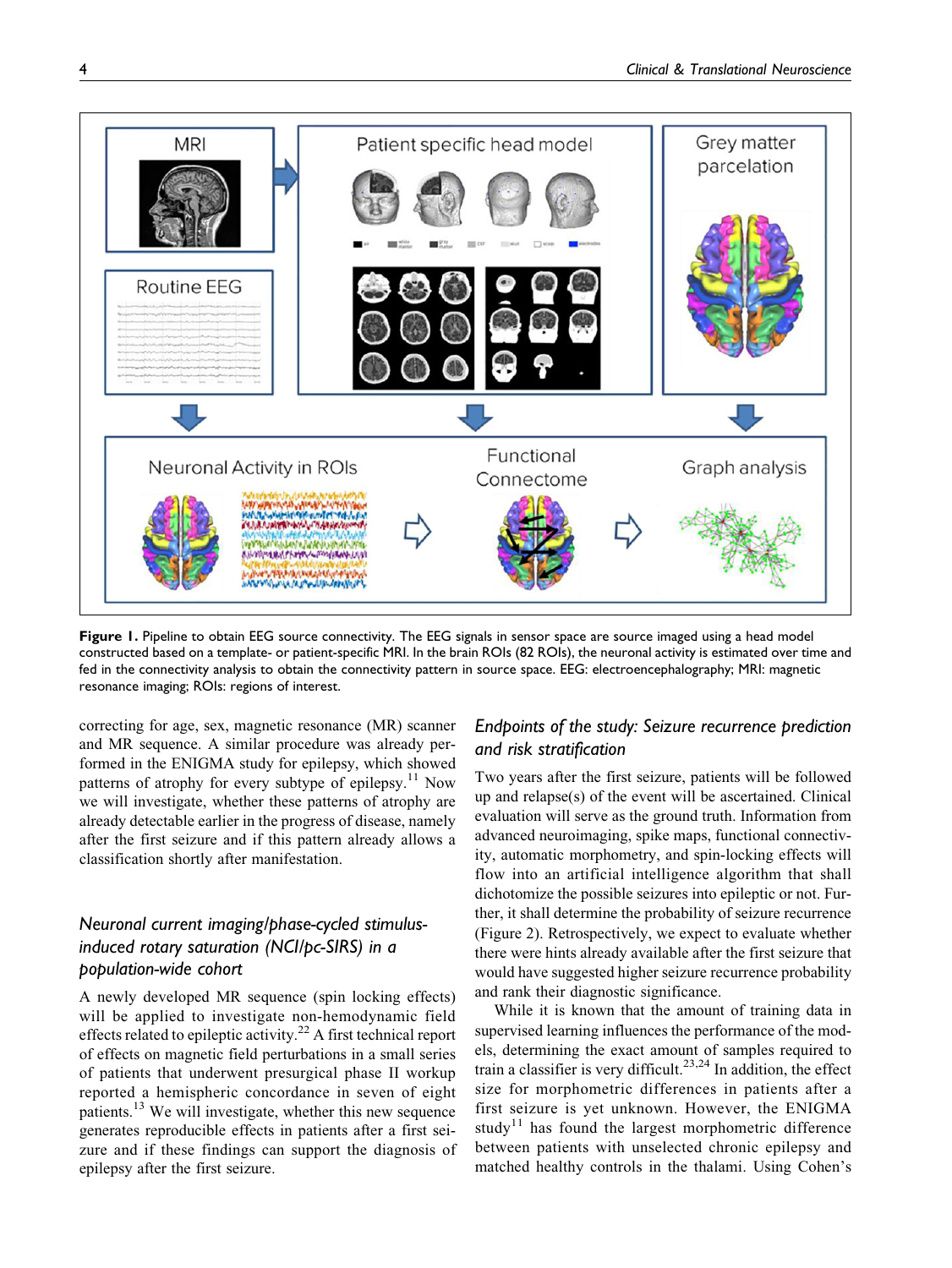

Figure 2. Data collection of all seven sites after 2 years. Information and findings from advanced neuroimaging, functional connectivity, automatic morphometry, and NCI will flow into an artificial intelligence algorithm, developed at the ARTORG/Insel Data Science Center, the recurrence risk for every information and finding.

 $d = -0.37$  of the right thalamus, a significance level of 0.05, and a statistical power of 0.80, we estimate to require at least  $N = 102$  patients and healthy controls to detect a difference in an unpaired two-sample t-test. To assess the primary endpoint, models learnt by deep learning networks need to be tested using a holdout data set of only  $\sim$  20% of the full data set. Considering this, the project requires to include at least 510 patients after a first seizure to detect a significant difference of  $\alpha$  < 0.05 and a statistical power of  $>0.8$ .

### **Discussion**

Only with the correct diagnosis and risk stratification, optimal therapy and prevention can be initiated. Preventing further seizures is the aim of epilepsy therapy, which is essential for patient safety and which will minimize further admissions to the ED, lower morbidity, and mortality and reduce the costs for society. For optimal detection of epileptogenic lesions, it is necessary to acquire dedicated epilepsy protocols.10 With advanced MRI, we expect further improvement. In the peri- and postictal period especially, perfusion asymmetries and diffusion restrictions if present can contribute to the diagnosis of epileptic seizures. $8,25$ 

Automatic morphometry can contribute to classification of epilepsy syndromes.<sup>11</sup> Yet, it remains unclear when the process of atrophy starts and how it differs from normal aging.<sup>26</sup> Our aim is to investigate to which extent atrophy has already progressed at the time point of the first seizure and whether categorization of epilepsy syndromes is possible by identification of distinct atrophy patterns.

In previous studies, spike maps supported diagnosis of epilepsy even in the absence of interictal discharges.<sup>6,27</sup> In patients with a confirmed history of epilepsy, it is known that their functional cerebral network differs from healthy

controls.<sup>7</sup> This has never been evaluated for patients, where etiology of seizures remained unclear. To our knowledge, our study is the first trial to assess, whether network alterations already allow diagnosis of epilepsy after the first seizure. Furthermore, we will investigate whether antiepileptic drugs affect functional connectivity and whether it is possible to evaluate if antiepileptic medication is effective.<sup>28</sup>

Currently, we have only little experience with detection of magnetic field oscillations by spin-locking MR techniques. There is evidence from a single study that assessed postsurgical outcome mainly in patients with TLE.<sup>13</sup> The method identified magnetic field pertubations that were present ahead of epilepsy surgery and absent after surgery in patients with favorable clinical outcome. Patients who suffered from ongoing epileptic seizures presented with detectable MR abnormalities after surgery.

SWISS FIRST aims to investigate if MR- and EEGbased image postprocessing may support the diagnosis of epilepsy already after the first seizure and adds additional information for classification, risk recurrence, and drug responsiveness.

There are numerous EEG and MRI trials that describe alterations in epileptic brains. But there is a lack of knowledge about detectable and early changes in an epileptic brain after first seizure.<sup>8,9</sup> Moreover, longitudinal observational studies for progress of epilepsy and its damage to the central nervous system are lacking.<sup>8</sup> The study aims to fill this gap in knowledge to classify epilepsy after a first seizure.

### Authors' note

BZJ and PDS, and MS and RW are co-shared first and last authors, repectively.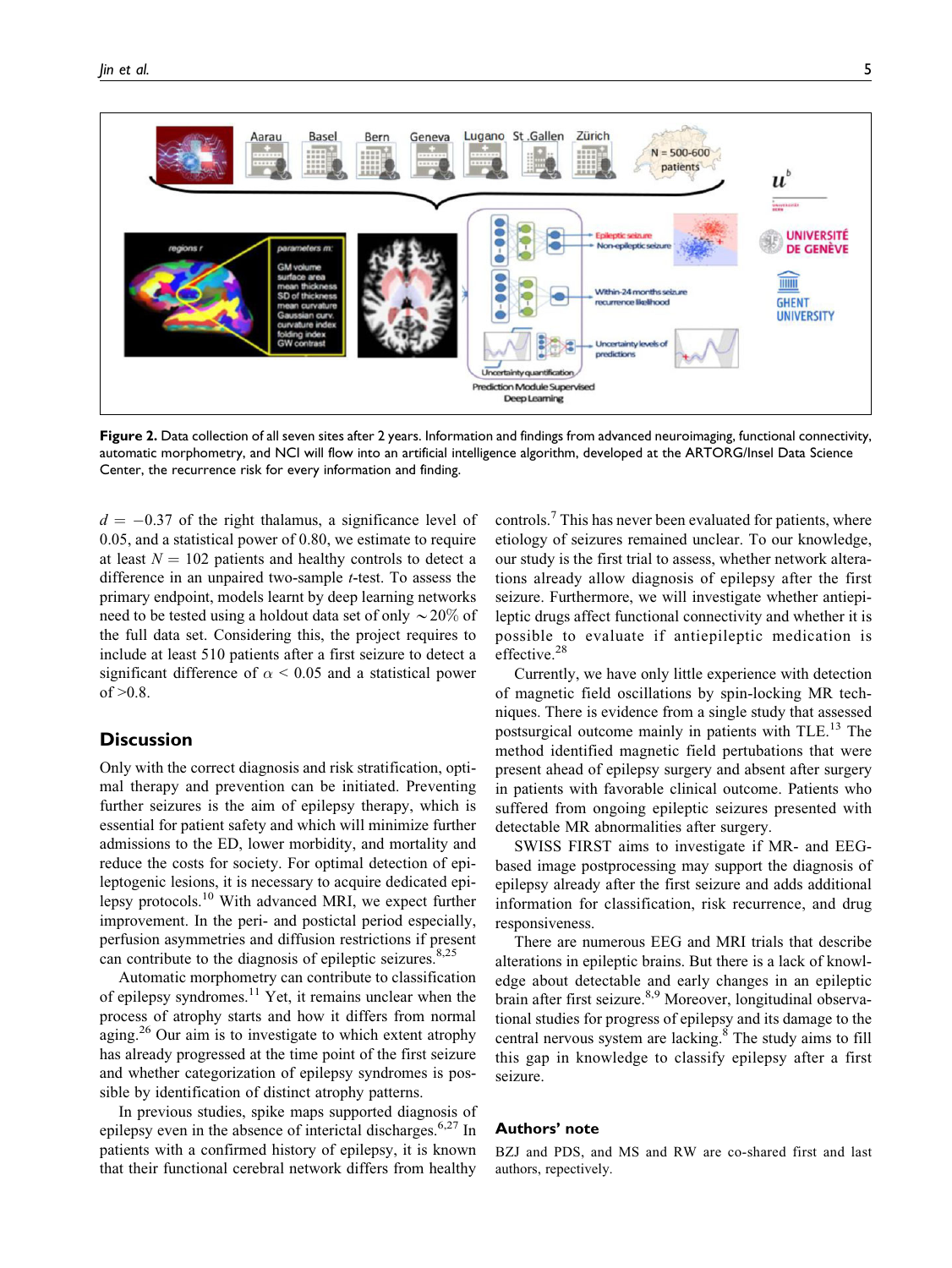### Declaration of conflicting interests

The author(s) declared no potential conflicts of interest with respect to the research, authorship, and/or publication of this article.

### Funding

The author(s) disclosed receipt of the following financial support for the research, authorship, and/or publication of this article: This study is funded by the Sinergia program of the Swiss National Science Foundation in the period January 2019 to December 2022. Cooperation contracts will be prepared by Unitectra (Bern) and signed by all other participating centers.

### ORCID iDs

Baudouin Zongxin Jin D <https://orcid.org/0000-0002-1497-2615> Roland Wiest **<https://orcid.org/0000-0001-7030-2045>** 

#### **References**

- 1. Sander J. The epidemiology of epilepsy revisited. Curr Opin Neurol,<https://www.ncbi.nlm.nih.gov/pubmed/12644744> (2003, accessed 27 November 2019)
- 2. Vilela P. Acute stroke differential diagnosis: stroke mimics. Eur J Radiol 2017; 96: 133–144.
- 3. Bergfeldt L. Differential diagnosis of cardiogenic syncope and seizure disorders. Heart 2003; 89(3): 353–358.
- 4. Krumholz A, Wiebe S, Barkley G, et al. Practice parameter: evaluating an apparent unprovoked first seizure in adults (an evidence-based review). Neurology, [https://n.neurology.org/](https://n.neurology.org/content/69/21/1996.long) [content/69/21/1996.long](https://n.neurology.org/content/69/21/1996.long) (1996, accessed 27 November 2019)
- 5. Kane N, Acharya J, Beniczky S, et al. A revised glossary of terms most commonly used by clinical electroencephalographers and updated proposal for the report format of the EEG findings. Revision 2017. Clin Neurophysiol Pract 2017; 2: 170–185.
- 6. Grouiller F, Thornton RC, Groening K, et al. With or without spikes: localization of focal epileptic activity by simultaneous electroencephalography and functional magnetic resonance imaging. Brain J Neurol 2011; 134(Pt 10): 2867–2886.
- 7. Coito A, Genetti M, Pittau F, et al. Altered directed functional connectivity in temporal lobe epilepsy in the absence of interictal spikes: a high density EEG study. Epilepsia 2016; 57(3): 402–411.
- 8. Williams JA, Bede P and Doherty CP. An exploration of the spectrum of peri-ictal MRI change; a comprehensive literature review. Seizure 2017; 50: 19–32.
- 9. Crocker CE, Pohlmann-Eden B and Schmidt MH. Role of neuroimaging in first seizure diagnosis. Seizure 2017; 49: 74–78.
- 10. Wellmer J, Quesada C, Rothe L, et al. Proposal for a magnetic resonance imaging protocol for the detection of epileptogenic lesions at early outpatient stages. Wiley Online Libr,. [https://](https://onlinelibrary.wiley.com/doi/full/10.1111/epi.12375) [onlinelibrary.wiley.com/doi/full/10.1111/epi.12375](https://onlinelibrary.wiley.com/doi/full/10.1111/epi.12375) (2013, accessed 21 November 2019).
- 11. Whelan CD, Altmann A, Botía JA, et al. Structural brain abnormalities in the common epilepsies assessed in a worldwide ENIGMA study. Brain J Neurol 2018; 141(2): 391–408.
- 12. Rummel C, Slavova N and Seiler A. Personalized structural image analysis in patients with temporal lobe epilepsy. Sci Rep 2017; 7(1): 10883.
- 13. Kiefer C, Abela E, Schindler KA, et al. Focal epilepsy: MR imaging of nonhemodynamic field effects by using a phase-cycled stimulus-induced rotary saturation approach with spin-lock preparation. Radiology 2016; 280: 237–243.
- 14. Fisher RS, Boas W van E, Blume W, et al. Epileptic seizures and epilepsy: definitions proposed by the international league against epilepsy (ILAE) and the international bureau for epilepsy (IBE). Epilepsia 2005; 46(4): 470–472.
- 15. Fisher RS, Acevedo C and Bogacz A. ILAE official report: a practical clinical definition of epilepsy. Sci Direct, [https://](https://www.ncbi.nlm.nih.gov/pubmed/24730690) [www.ncbi.nlm.nih.gov/pubmed/24730690](https://www.ncbi.nlm.nih.gov/pubmed/24730690) (2014, accessed 26 November 2019)
- 16. Rizvi S, Lady Ladino D, Hernandez-Ronquillo L, et al. Epidemiology of early stages of epilepsy: risk of seizure recurrence after a first seizure. Sci Direct, [https://www.ncbi.nlm.](https://www.ncbi.nlm.nih.gov/pubmed/28242175) [nih.gov/pubmed/28242175](https://www.ncbi.nlm.nih.gov/pubmed/28242175) (2017, accessed 26 November 2019).
- 17. Rieger K, Diaz Hernandez L, Baenninger A, et al. 15 Years of microstate research in schizophrenia—where are we? A meta-analysis. Front Psychiatry, [https://www.frontiersin.](https://www.frontiersin.org/articles/10.3389/fpsyt.2016.00022/full) [org/articles/10.3389/fpsyt.2016.00022/full](https://www.frontiersin.org/articles/10.3389/fpsyt.2016.00022/full) (2016, accessed 27 Januar 2020).
- 18. Nishida K, Morishima Y, Yoshimura M, et al. EEG microstates associated with salience and frontoparietal networks in frontotemporal dementia, schizophrenia and Alzheimer's disease. Clin Neurophysiol 2013; 124(6): 1106–1114.
- 19. Brodbeck V, Kuhn A, von Wegner F, et al. EEG microstates of wakefulness and NREM sleep. NeuroImage 2012; 62(3): 2129–2139.
- 20. van Mierlo P, Vulliémoz S, Seeck M, et al. Automated EEG analysis of long-term EEG to localize the epileptogenic zone in extra-temporal lobe epilepsy. Sci Direct, [https://www.scien](https://www.sciencedirect.com/science/article/pii/S1388245718302955) [cedirect.com/science/article/pii/S1388245718302955](https://www.sciencedirect.com/science/article/pii/S1388245718302955) (2017, accessed 27 November 2019).
- 21. Hakami T, McIntosh A, Todaro M, et al. MRI-identified pathology in adults with new-onset seizures. Neurology 2013; 81(10): 920–927.
- 22. Wiest R and Beisteiner R. Recent developments in imaging of epilepsy. Curr Opin Neurol 2019; 32(4): 530–538.
- 23. Figueroa RL, Zeng-Treitler Q, Kandula S, et al. Predicting sample size required for classification performance. BMC Med Inform Decis Mak 2012; 12: 8.
- 24. Hajian-Tilaki K. Sample size estimation in diagnostic test studies of biomedical informatics. J Biomed Inform 2014; 48: 193–204.